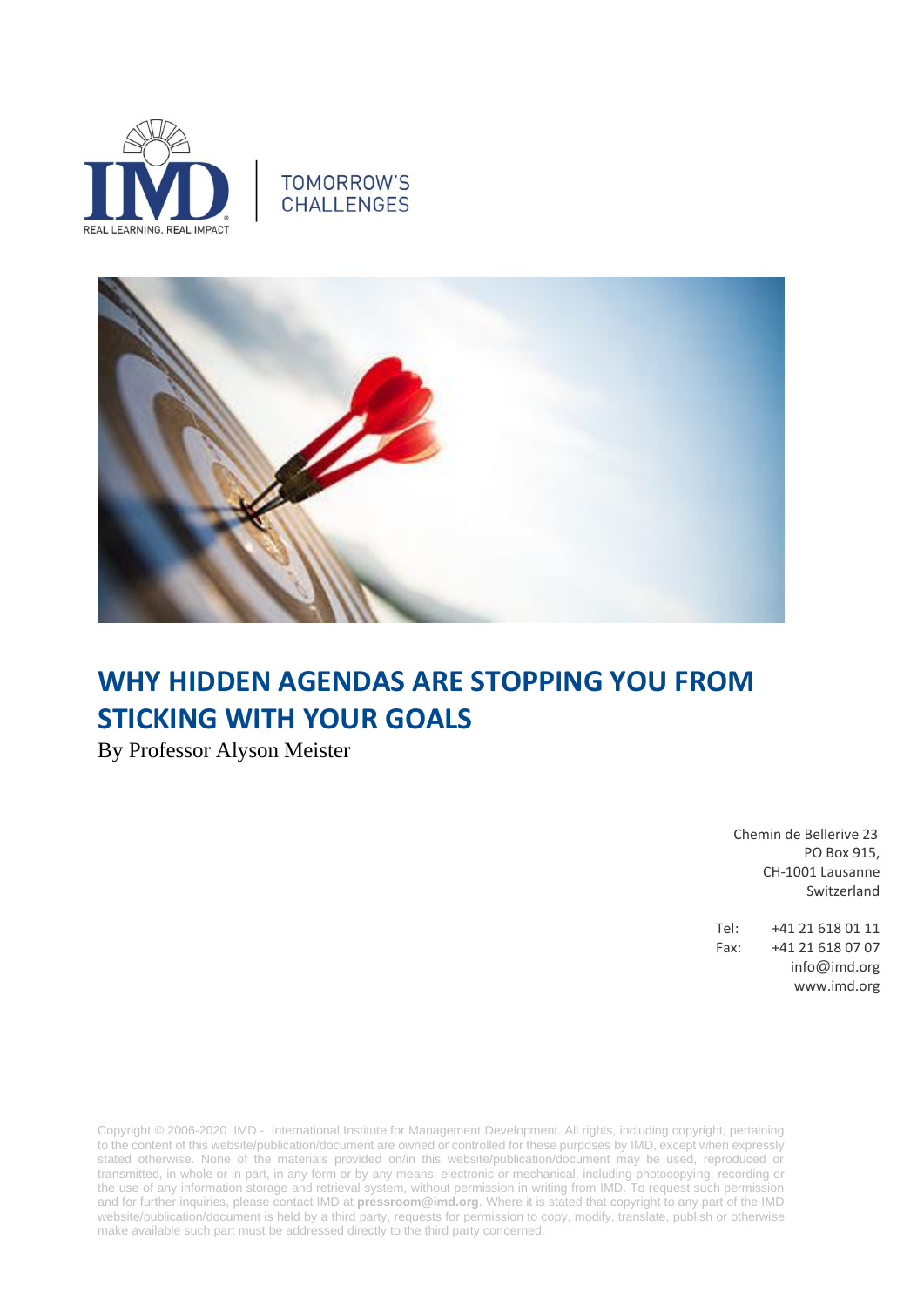## *Alyson Meister, IMD Professor of Leadership and Organization Behavior, provides a framework for tackling three covert barriers to change that can help bring a transformation to life.*

In January, many of us reflect on the year that's passed, form new goals and think about what we want to change, achieve or overcome in the year ahead. Sadly though, as anyone who has ever made a New Year's resolution likely knows, these intentions – however strong, valued and important they may be – can dissipate quickly, leaving us frustrated and disappointed. You are not alone: behavior change is astonishingly hard.

Setting goals for self-improvement and personal change is important, so that we can leave bad habits behind, continually grow and achieve our true potential. However, a [lack of personal](https://www.apa.org/topics/stress-willpower.pdf)  [willpower](https://www.apa.org/topics/stress-willpower.pdf) is the most commonly cited barrier to change, along with lack of time or money. While strong and sustained motivation is one important element in the change process, willpower alone is simply not enough. There are a number of other less obvious barriers to change that you should anticipate and address, so as to boost your odds of turning intention into reality in 2021.

### **Acknowledge and address hidden agendas**

Even if you know what you want to achieve and are motivated, hidden agendas might be blocking your progress. Also known as [competing commitments,](https://hbr.org/2001/11/the-real-reason-people-wont-change) hidden agendas can surface as a tension between long and short-term goals. To really make change stick you'll need to be honest with yourself and make some tough choices. If you're motivated yet seem to sabotage your own progress regularly, you may need to acknowledge and confront what you covertly want more, or what is more painful to give up, than the important change you're actually trying to make.

#### **Change your context, change yourself**

It's a collection of macro and micro choices that will accumulate to bring your desired change to life. Our choices, behaviors and decisions are greatly influenced by the [situation](https://www.sciencedirect.com/science/article/pii/S0749597820303848?casa_token=Ldaccz9gaEIAAAAA:4JGHYavdKdsacaO8myWZ0uR0J-hFNpzFyDE4eHwPcwBzFJs9ml6h-gFCz2stj5RnScgHZQurCxoG) we're immersed in. So if you change your context, you change yourself.

This context includes not only physical surroundings, but also social surroundings. So consider what behavioral and emotional patterns your context and the people that surround you enable and lock you into. Take, for example, the goal of switching off from work to be a more present parent or partner at home. Prior to the coronavirus pandemic, the physical location change between work and home helped this change to happen naturally. Now, the boundary between work and home is blurred.

Copyright © 2006-2020 IMD - International Institute for Management Development. All rights, including copyright, pertaining to the content of this website/publication/document are owned or controlled for these purposes by IMD, except when expressly stated otherwise. None of the materials provided on/in this website/publication/document may be used, reproduced or transmitted, in whole or in part, in any form or by any means, electronic or mechanical, including photocopying, recording or the use of any information storage and retrieval system, without permission in writing from IMD. To request such permission and for further inquiries, please contact IMD at **[pressroom@imd.org](mailto:pressroom@imd.org)**. Where it is stated that copyright to any part of the IMD website/publication/document is held by a third party, requests for permission to copy, modify, translate, publish or otherwise make available such part must be addressed directly to the third party concerned.